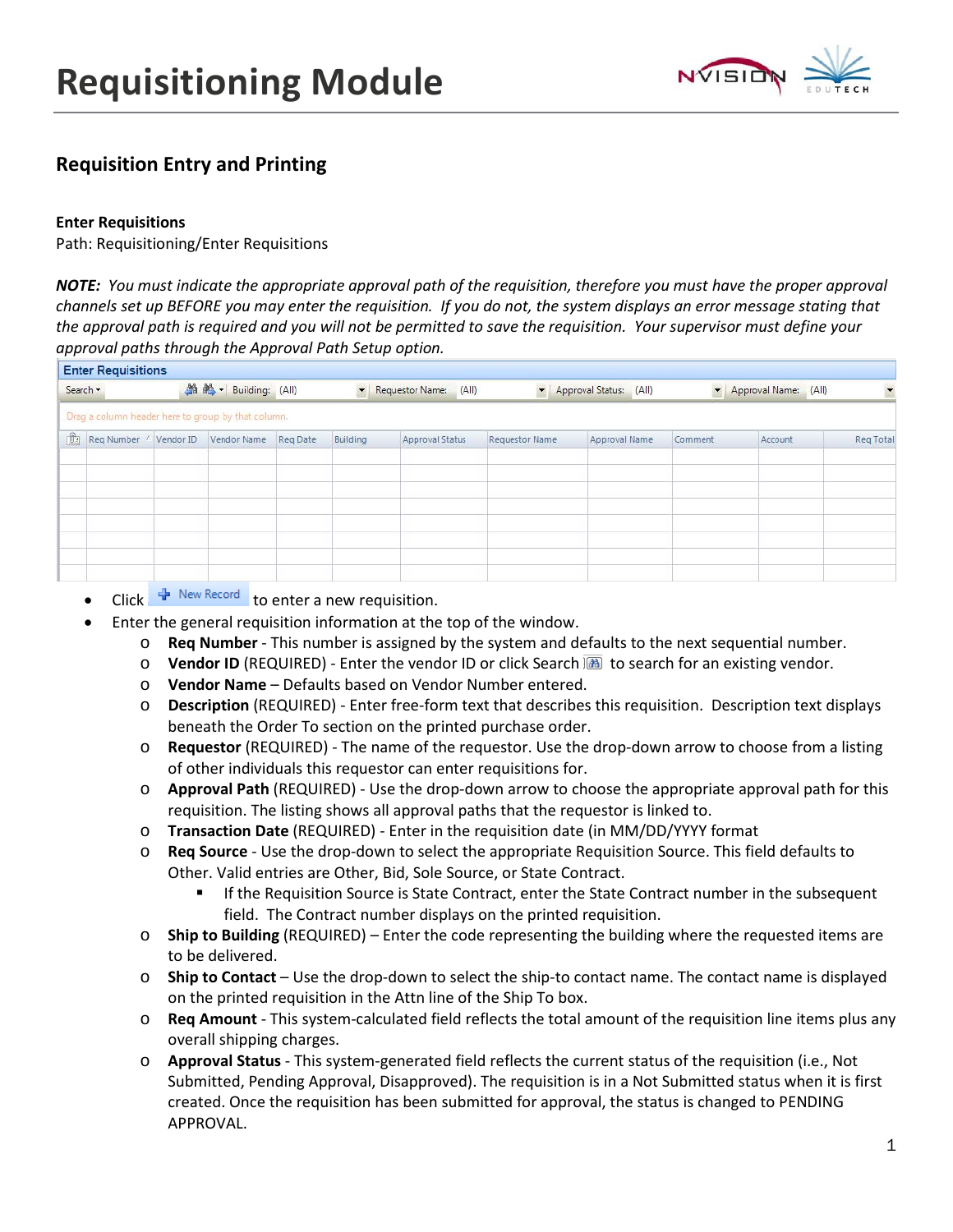#### • Address Tab

| Addresses    | Requisition Items | <b>Account Distribution</b> | <b>Shipping Distribution</b> | <b>File Attachments</b> | Requisition History |  |
|--------------|-------------------|-----------------------------|------------------------------|-------------------------|---------------------|--|
| Reg Address  |                   |                             |                              | Ship To Address         |                     |  |
|              |                   |                             |                              |                         |                     |  |
| PO BOX 19100 |                   |                             | ◛                            | DEMO CENTRAL SCHOOLS    |                     |  |
|              |                   |                             |                              | 500 BROADWAY            |                     |  |

- o **Req Address** The window displays the default purchasing address based on the vendor selected. Change the default address as needed. Click  $\Box$  to display any alternate purchasing addresses.
- o **Ship To Address** The window defaults the shipping address for the selected building.
- Requisition Items Tab

|          | <b>Requisition Detail</b> |                    |                                                                              |                                        |          |            |                              |  |  |  |  |  |  |
|----------|---------------------------|--------------------|------------------------------------------------------------------------------|----------------------------------------|----------|------------|------------------------------|--|--|--|--|--|--|
|          |                           |                    | Addresses   Requisition Items   Account Distribution   Shipping Distribution | File Attachments   Requisition History |          |            |                              |  |  |  |  |  |  |
|          | K < ▶ ▶ - X Search        |                    |                                                                              |                                        |          |            | <b>A Move Down</b> 个 Move Up |  |  |  |  |  |  |
| Line No. | Item Number               | <b>Description</b> | Account                                                                      | <b>UOM</b>                             | Quantity | Unit Price | Extended Amt Qty Received    |  |  |  |  |  |  |
| 三 米      |                           |                    |                                                                              |                                        |          |            |                              |  |  |  |  |  |  |
|          |                           |                    |                                                                              |                                        |          |            |                              |  |  |  |  |  |  |
|          |                           |                    |                                                                              |                                        |          |            |                              |  |  |  |  |  |  |

- o Click Add  $\mathbf{F}$  or click on number 1 in the Line No. field. A window is opened for you to enter all necessary information regarding this requisition line item.
	- **Item No** Enter the item number (if applicable).
	- **ILEM Desc** (REQUIRED) Enter a free-text description of the item being requested.
	- **Account** Enter the appropriation account or click the lookup to display and choose from a listing of valid appropriation codes.
		- *NOTE:* If the line item is being expensed out of more than one appropriation account, leave this field blank. Click the Account Distribution folder to charge the line item to the appropriate accounts.
	- **Unit Measure** (REQUIRED) Select the code representing the unit of measure.
	- **Quantity** Enter the quantity of the item being requested.
	- **Unit Price** Enter the price per unit of measure of the item being requested.
	- **Discount Pct** If applicable, enter the discount percentage rate for the item being requested.
	- **Discount Amt** If applicable, enter the discount amount for this requisition line item.
	- **Shipping Pct** If applicable, enter the shipping percentage rate for the item being requested.
	- *NOTE:* If a shipping charge is applicable to all items in the entire requisition, use the Shipping Distribution folder to indicate the overall shipping charge.
	- **Shipping Amt** If applicable, enter the shipping amount for this requisition line item.
	- **Extended Amt** This system-calculated field is determined by a formula.
	- Once you have completed entering the details for the line item, click OK.
- o Continue process to enter all items.

# **Account Distribution Tab**

#### **Use if a requisition line item(s) is being charged to more than one appropriation account.**

| <b>Account Distribution Summary</b> |                                        | <b>Total Order Distribution</b> |                |                     |     |        |  |  |  |  |
|-------------------------------------|----------------------------------------|---------------------------------|----------------|---------------------|-----|--------|--|--|--|--|
| Amount to Distribute:               | \$230.00                               |                                 | $\rightarrow$  | $M + X$<br>Search * |     | 当然     |  |  |  |  |
| Line Item Distribution:             | \$0.00                                 |                                 | Account        | <b>Description</b>  | Pct | Amount |  |  |  |  |
|                                     |                                        |                                 | G2250450770000 | <b>Supplies</b>     |     | 200,00 |  |  |  |  |
| <b>Total Order Distribution:</b>    | \$230.00                               |                                 | G2110480771111 | <b>Books</b>        |     | 30.00  |  |  |  |  |
| <b>Total Amt Distributed:</b>       | \$230.00                               | $*$                             |                |                     |     |        |  |  |  |  |
| Difference:                         | \$0.00                                 |                                 |                |                     |     |        |  |  |  |  |
| <b>Distribution Status:</b>         | $\color{blue}\heartsuit$<br>In Balance |                                 |                |                     |     |        |  |  |  |  |